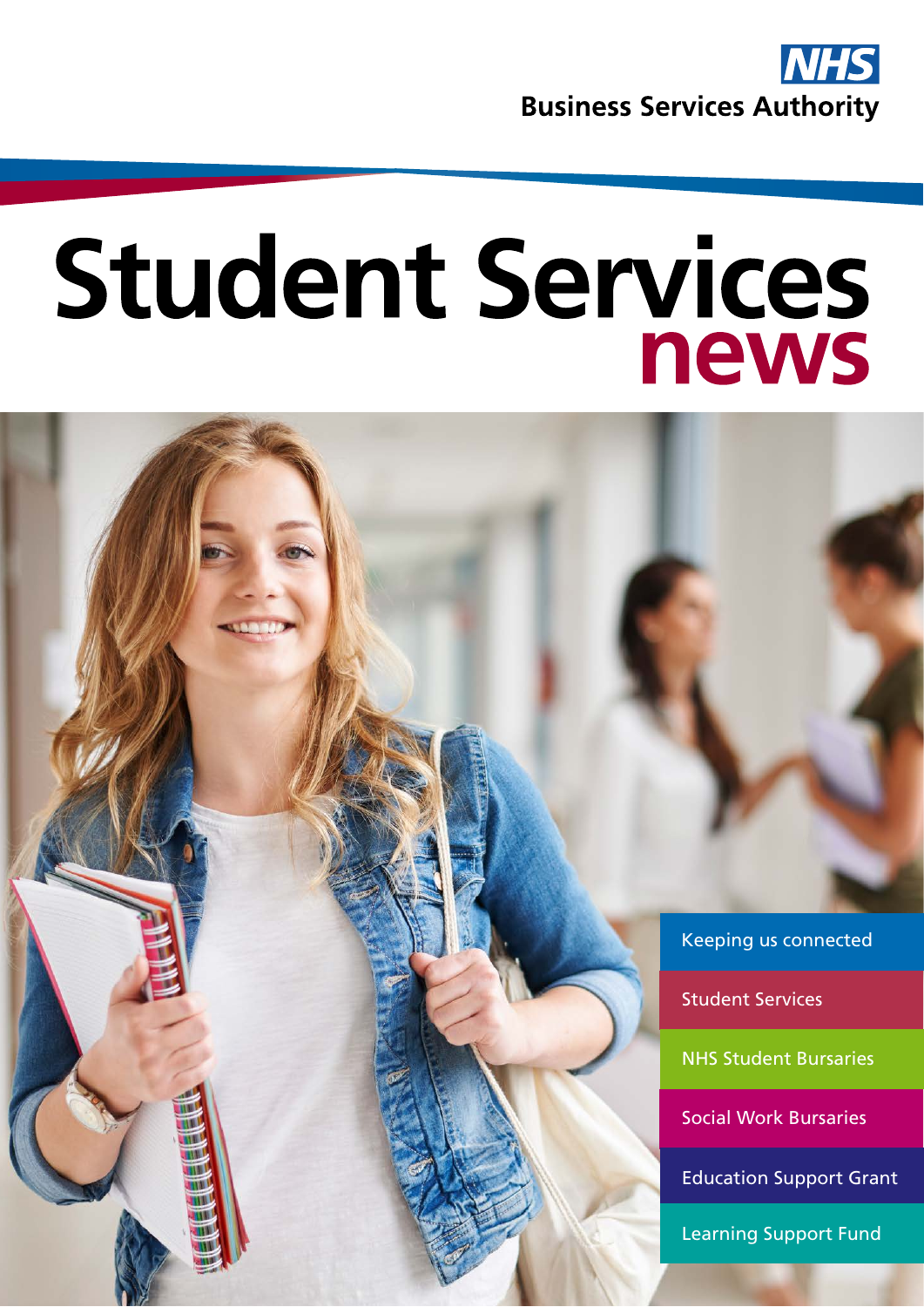# Contents



#### <span id="page-1-0"></span>Welcome to Student Services News

If you're from a university, college or assessment centre that works with students who are eligible for NHS or social work bursaries or students who may be eligible for the new Learning Support Fund, please subscribe to Student Services News for quarterly updates.

[@NHSBSA\\_Students](http://www.twitter.com/NHSBSA_Students) W

**OSWB\_NHSBSA** 

[/LearningSupportFund](http://www.facebook.com/socialworkbursaries) ONHSBSA\_LSF





Email us at **[nhsbsa.studentservices@nhs.net](mailto:nhsbsa.studentservices%40nhs.net?subject=)** with your full contact details and we'll add you to our distribution list.

Learning Support Fund



Reporting concerns of fraud

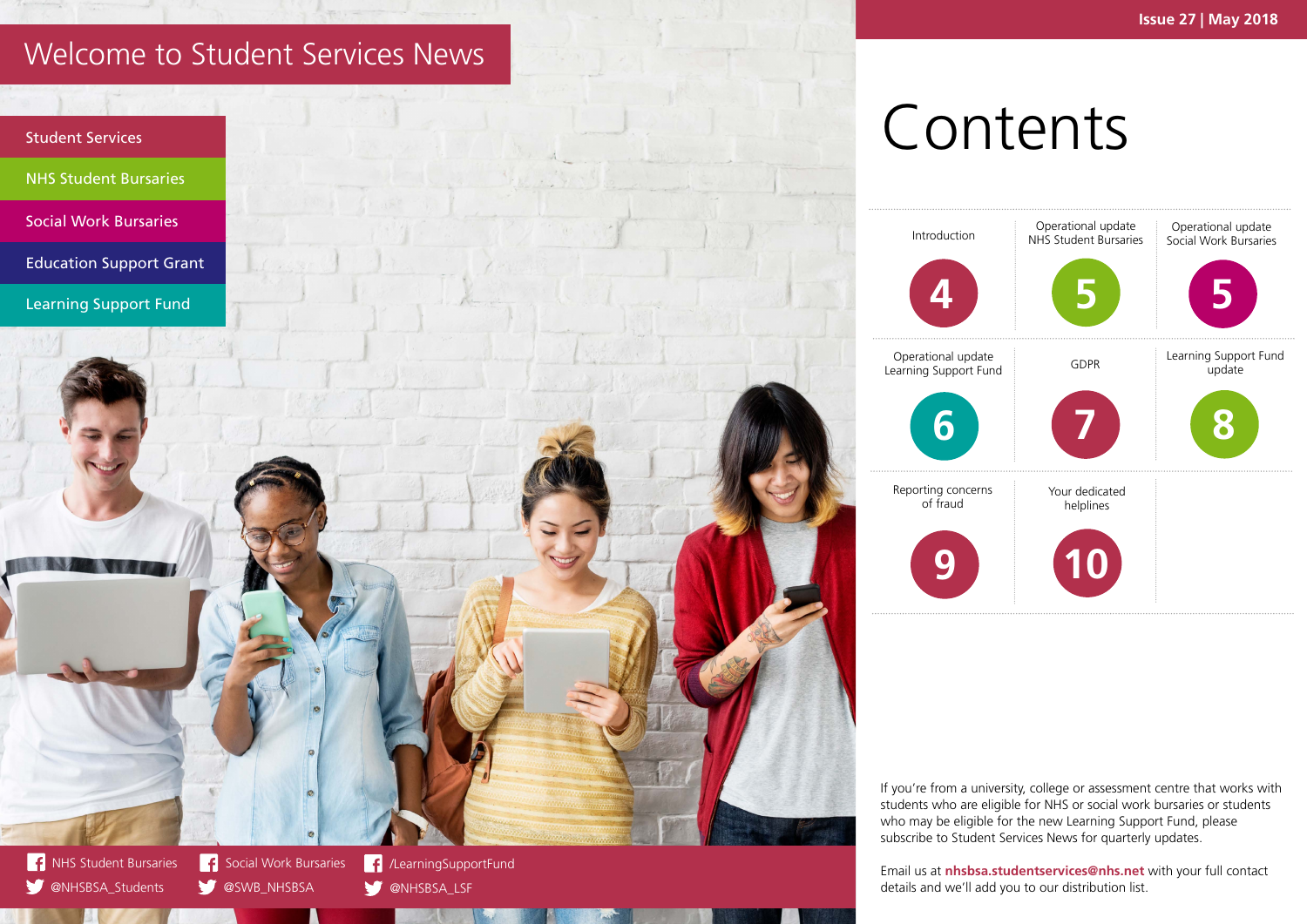**5**

Welcome to this edition of Student Services News! Once again I am happy to report that we are in a strong position with all our KPIs being achieved and student applications are being processed efficiently.

I am pleased to confirm that last week the Department of Health and Social Care (DHSC) published the Social Work Bursaries funding allocations for the 2018 academic year.

Information for HEIs and Students can be found on the **[GOV.UK website](https://www.gov.uk/government/publications/reforming-social-work-bursary-information-packs)**. If you have not done so already you will soon be receiving your capping form, attendance data spreadsheet and supporting guidance notes.

You will see in the operational update later in this newsletter an update on the new Learning Support Fund (LSF). These volumes represent registered accounts and applications for students attending Nursing, Midwifery and Allied Health Professional programmes at HEIs in England for courses that started on or after 1 August 2017. These numbers are significantly below expectation and the number of students in training across England on these programmes. Information on LSF can be found on our website at **www.nhsbsa.nhs.uk/LSF**, please can you help us in promoting LSF to your students? We are nearing the end of the first round of LSF on Tour which has provided a great opportunity for us to speak to students first hand and promote LSF. We are starting to get bookings for September during freshers/induction weeks so if you would like to take advantage of this opportunity please contact us on **nhsbsa.studentservices@nhs.net.** 

**Louisa Ruman Head of Student Services**

#### <span id="page-2-0"></span>Introduction from Louisa Ruman, Head of Student Services



### **Operational update**

All NHS students who are eligible to apply for a bursary must make an online application every year through their Bursary Online Support System (BOSS) account. For more information about reapplying and about BOSS, please visit our website at **[website.](https://www.nhsbsa.nhs.uk/nhs-bursary-students)** Invites should have been sent to all continuing students inviting them to make an application for their 2018/19 Academic year. Please encourage your students to apply for an NHS Bursary as soon as possible rather than

Your students can find the application window tables on our **[website.](https://www.nhsbsa.nhs.uk/nhs-bursary-students/application-deadlines)** These tables show students when they can apply/reapply for their NHS Bursary and what their deadline is. Other useful guidance on making a bursary application is also provided on these web pages.

waiting until close to their application window deadline date. This ensures we do not get a bottleneck of applications just before the deadline and helps us to assess applications and set up payments in a far more timely manner, ready for the start of their academic year.

#### **NHS Student Bursaries**

The bursary application window deadline for autumn term 2018 starters opened on 1 March 2018 and will close 1 November 2018

The bursary application window for January 2018 intakes has now closed.

Social Work Bursary application forms for the 2018/19 academic year can be found on our **[website.](https://www.nhsbsa.nhs.uk/social-work-students)**

The Department of Health and Social Care (DHSC) has now published the Social Work Bursary allocations for the 2018 academic year. You can find more information on their **[website](https://www.gov.uk/government/publications/reforming-social-work-bursary-information-packs)**.

#### **Social Work Bursaries**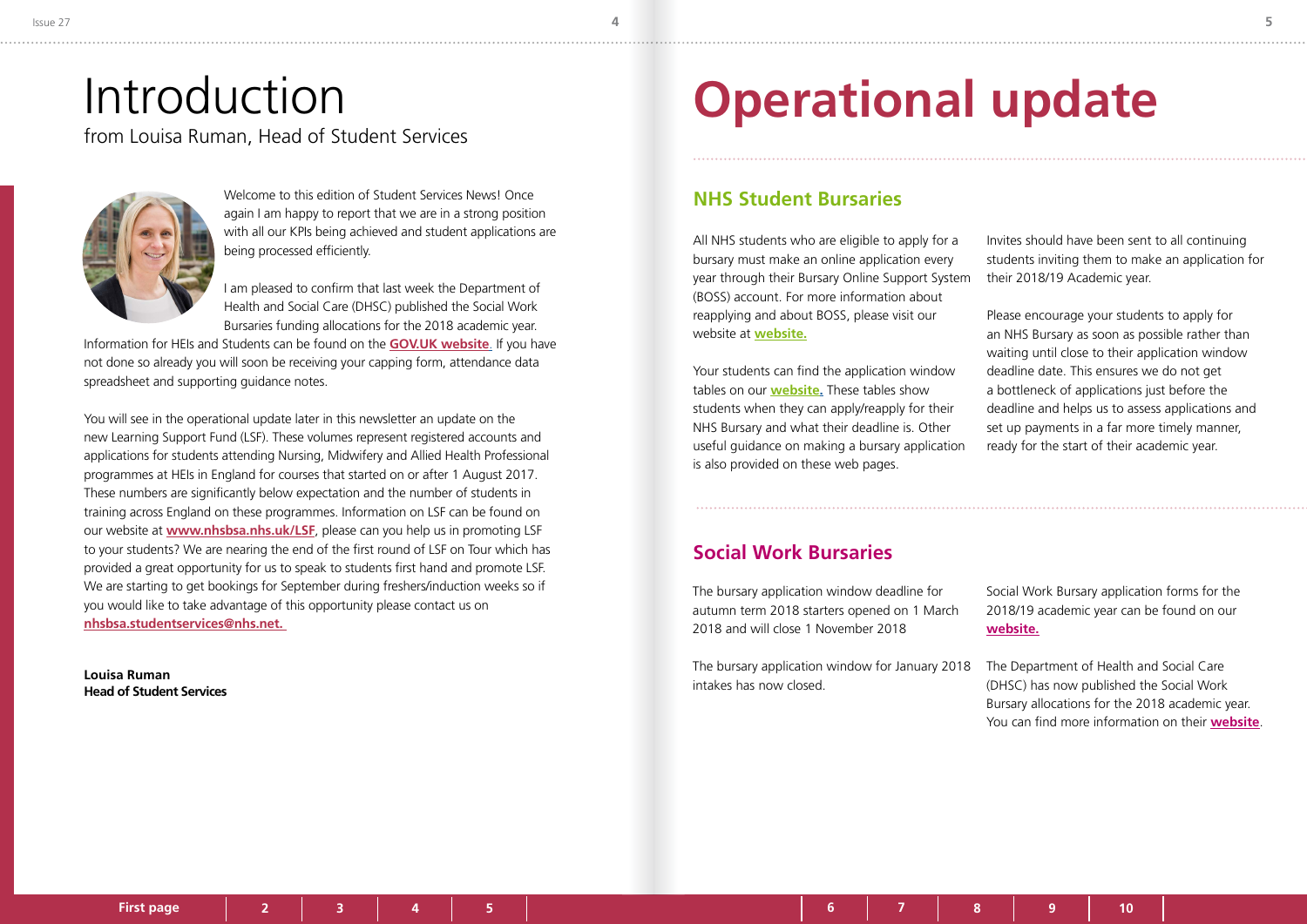

## <span id="page-3-0"></span>**Operational update**

Below is the latest position for the Learning Support Fund (LSF). The work on hand for LSF is divided into three streams, Child Dependants Allowance (CDA), Travel and Dual Accommodation (TDAE) and Exceptional Support Fund (ESF).

#### **Learning Support Fund**



| <b>Work Stream</b>      | <b>Received</b> | <b>Approved</b> | Applications   Applications   Applications   Applications   Applications  <br><b>Rejected</b> | <b>On Hand</b> | <b>Pending</b> |
|-------------------------|-----------------|-----------------|-----------------------------------------------------------------------------------------------|----------------|----------------|
| <b>CDA Application</b>  | 5,074           | 3,749           | 276                                                                                           | -24            | 1,025          |
| <b>TDAE Application</b> | 2,717           | 2,175           | 86                                                                                            | 51             | 405            |
| <b>ESF Application</b>  | 137             | 69              | 46                                                                                            | b              | 16             |

| <b>Number of LSF accounts registered</b> | 10,812                                                             |  |  |  |
|------------------------------------------|--------------------------------------------------------------------|--|--|--|
| <b>Number of non loan students</b>       | 535                                                                |  |  |  |
|                                          |                                                                    |  |  |  |
|                                          | <b>Annications</b> Annications Annications Annications Annications |  |  |  |

Our data suggests there are many TDAE claims still to be sent by students to claim reimbursement of excess expenditure incurred when attending placement(s). Please remind your students to send these in a timely manner to avoid delays in processing and to receive swift reimbursement.

## **GDPR**

Last week we contacted you to ask that you complete on online form to ensure we can continue to contact you once the **[General Data](https://ico.org.uk/for-organisations/guide-to-the-general-data-protection-regulation-gdpr/)  [Protection Regulations \(GDPR\)](https://ico.org.uk/for-organisations/guide-to-the-general-data-protection-regulation-gdpr/)** come into effect next month. Thank you to everyone who has taken the time to complete the form to let us know which areas of Student Services you would like us to keep you updated on. If you haven't yet completed the **[online](https://nhs.us12.list-manage.com/subscribe?u=73c3d4c9798efad92c827e730&id=2ad95ac231)  [subscription form](https://nhs.us12.list-manage.com/subscribe?u=73c3d4c9798efad92c827e730&id=2ad95ac231)** please do so as soon as possible to ensure you continue to receive all the latest news and any important updates from our team. Please also share this with your colleagues and ask them to complete if they would like to be updated.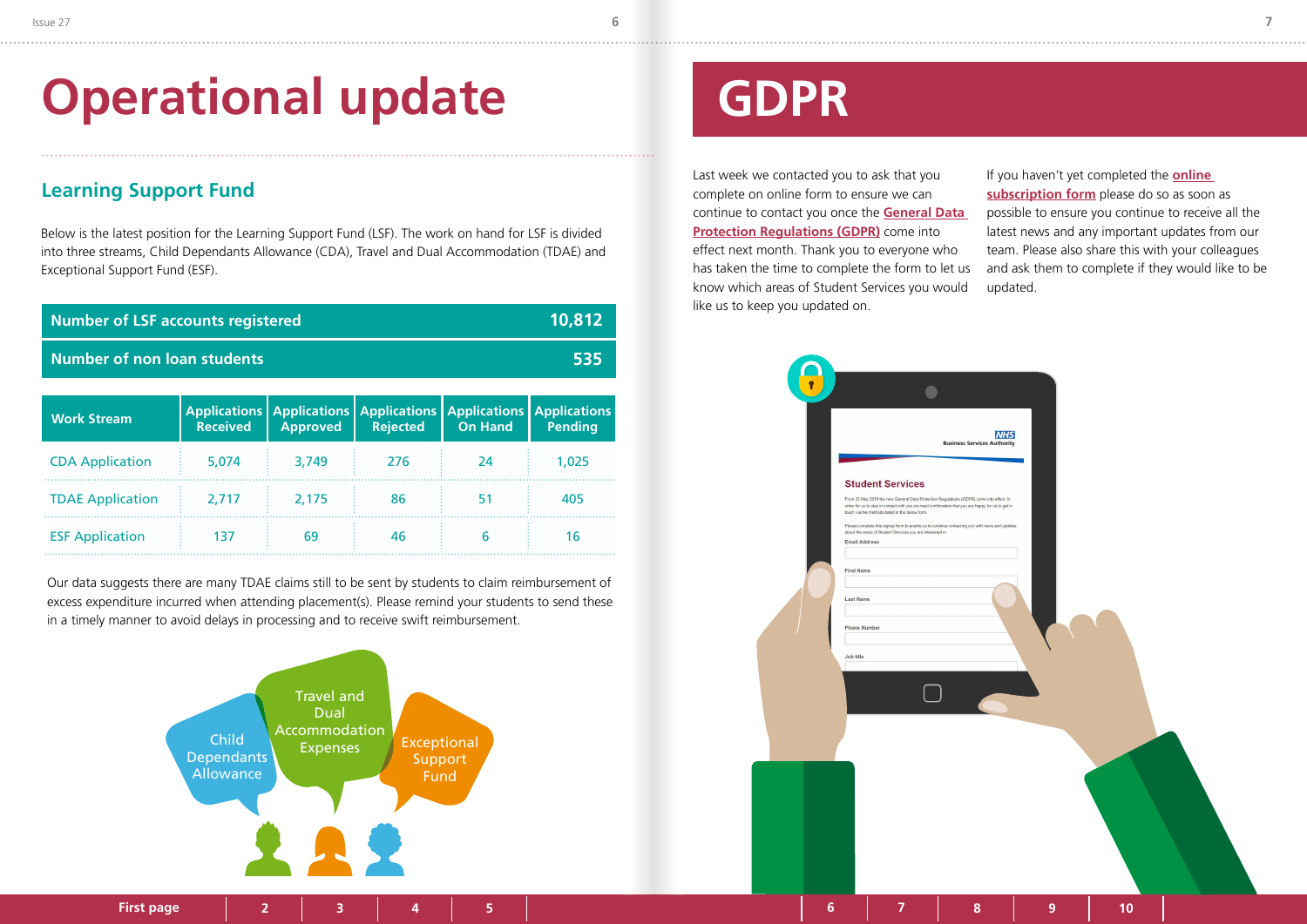**[6](#page-3-0) [7](#page-3-0) 8 9 [10](#page-5-0)**

### <span id="page-4-0"></span>Learning Support Fund update

To avoid any confusion, we will be opening up year 2 applications from the 1st of the month that applies to the course, i.e. 1 September, 1 January, 1 March etc. Students will need to send in their student finance letter for their year 2 funding. The same approach will apply for year 3.

Once students have sent in their student finance letter and reapplied, they will receive payment within 10 working days of their application being approved.

Students applying for Travel and Dual Accommodation Expenses (TDAE) or Exceptional Support Fund (ESF) in years 2 or 3 can do so once they have resumed their course. They will also need to send in a copy of their student finance letter for the year they're applying for.

We have updated our website to let students know and will be posting reminders and updates across our social media channels.

**As we approach the end of year 1 for our first LSF students, we are aware some students have already started thinking about reapplying for Child Dependants Allowance for next year.**

# **Reporting concerns of fraud**

**Do you have any suspicions of bursary fraud happening in your university?**

Suspicions can be reported in confidence to the NHS Counter Fraud Authority.

**Telephone:**  0800 028 40 60 (Monday to Friday 8am to 6pm)

**Online: [www.](http://www.cfa.nhs.uk)cfa.nhs.uk** (anytime)

**[First page](#page-0-0) 1[2 3](#page-1-0) [4](#page-2-0) [5](#page-2-0)**